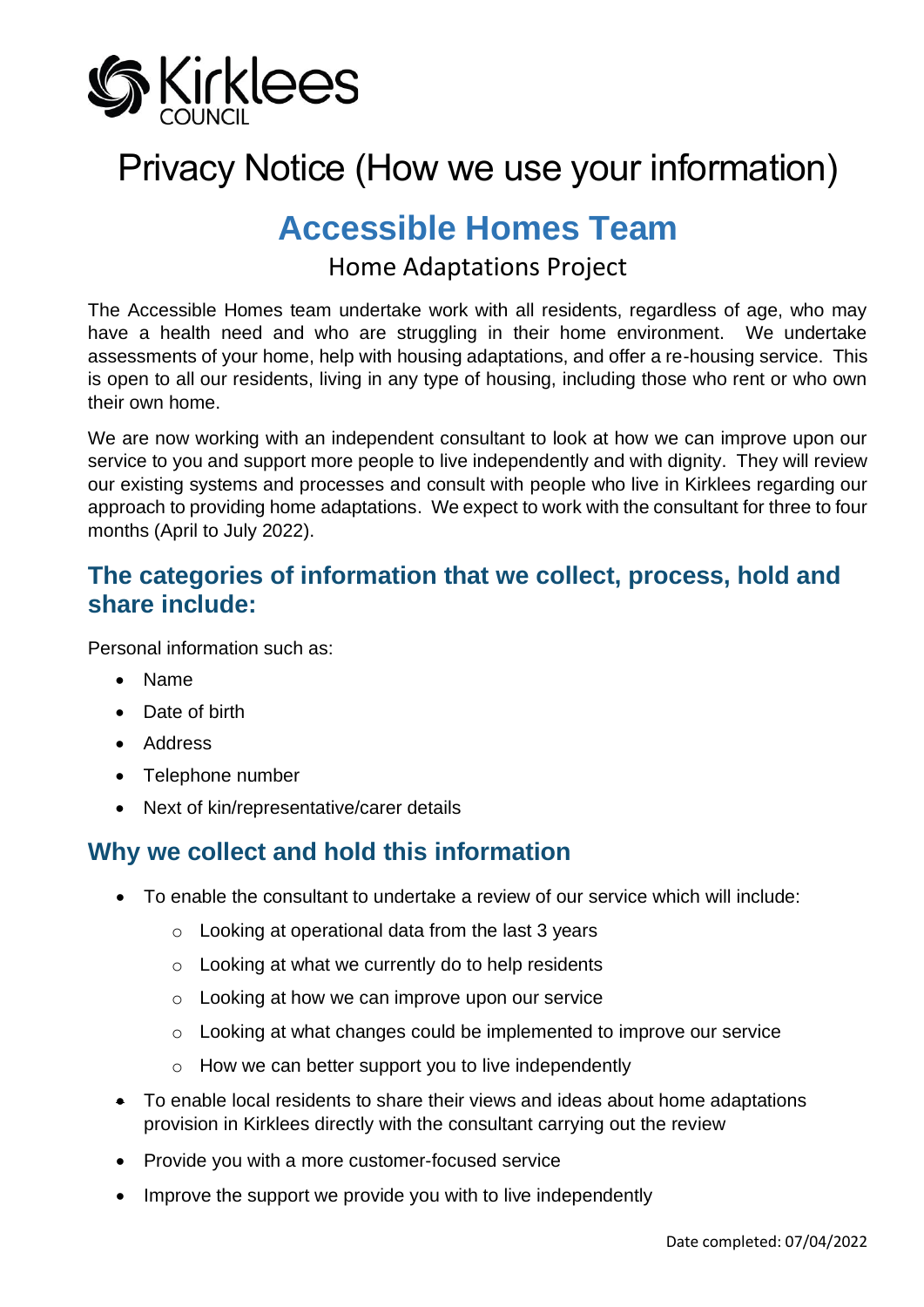

- Assess the quality of our service
- Evaluate and improve our performance
- Derive statistics which inform decisions about future delivery of services

## **The lawful basis on which we use this information**

Under Article 6 of the UK General Data Protection Regulation (UK GDPR), the lawful bases we rely on for processing this information are:

#### **6(1)(a) Your consent. You are able to remove your consent at any time. You can do this by contacting the Accessible Homes Team:**

Phone: [01484 225335](tel:01484225335)

Email: [AHT@kirklees.gov.uk](mailto:AHT@kirklees.gov.uk)

Open Monday to Friday: 8:30am - 5pm

#### **Individuals whose details are already held by the Accessible Homes Team (for operational purposes)**

We will ask you for your consent to participate in the review process. This will initially be done in a telephone call, and the details of this consent will be recorded.

If you agree to take part, we will, with your consent, pass your name and telephone number to the consultant carrying out the review. The consultant will then contact you and they will obtain written consent.

#### **Individuals whose details are not held by the accessible homes team**

We may also ask individuals whose details are not held by the accessible homes team to take part in the review (for example, members of relevant interest groups or networks). Where-ever possible, individuals will be asked to contact the consultant directly to express their interest in taking part in the review and consent to sharing their contact details directly with the consultant for this purpose.

If individuals instead provide the council with a request to participate in the review and consent for their contact details to be shared with the consultant (in a telephone call, email, or face to face conversation) details of the consent will be recorded. If an individual agrees to take part in this way, we will, with their consent, pass their name and telephone number to the consultant carrying out the review. The consultant will then contact them and they will obtain written consent. On completion of this review any information collected by the consultant will be returned to the council.

### **How we store your personal information**

We will hold the information about you securely on Kirklees Council's secure network drives and servers. In line with our retention schedule, a record of your consent for participating in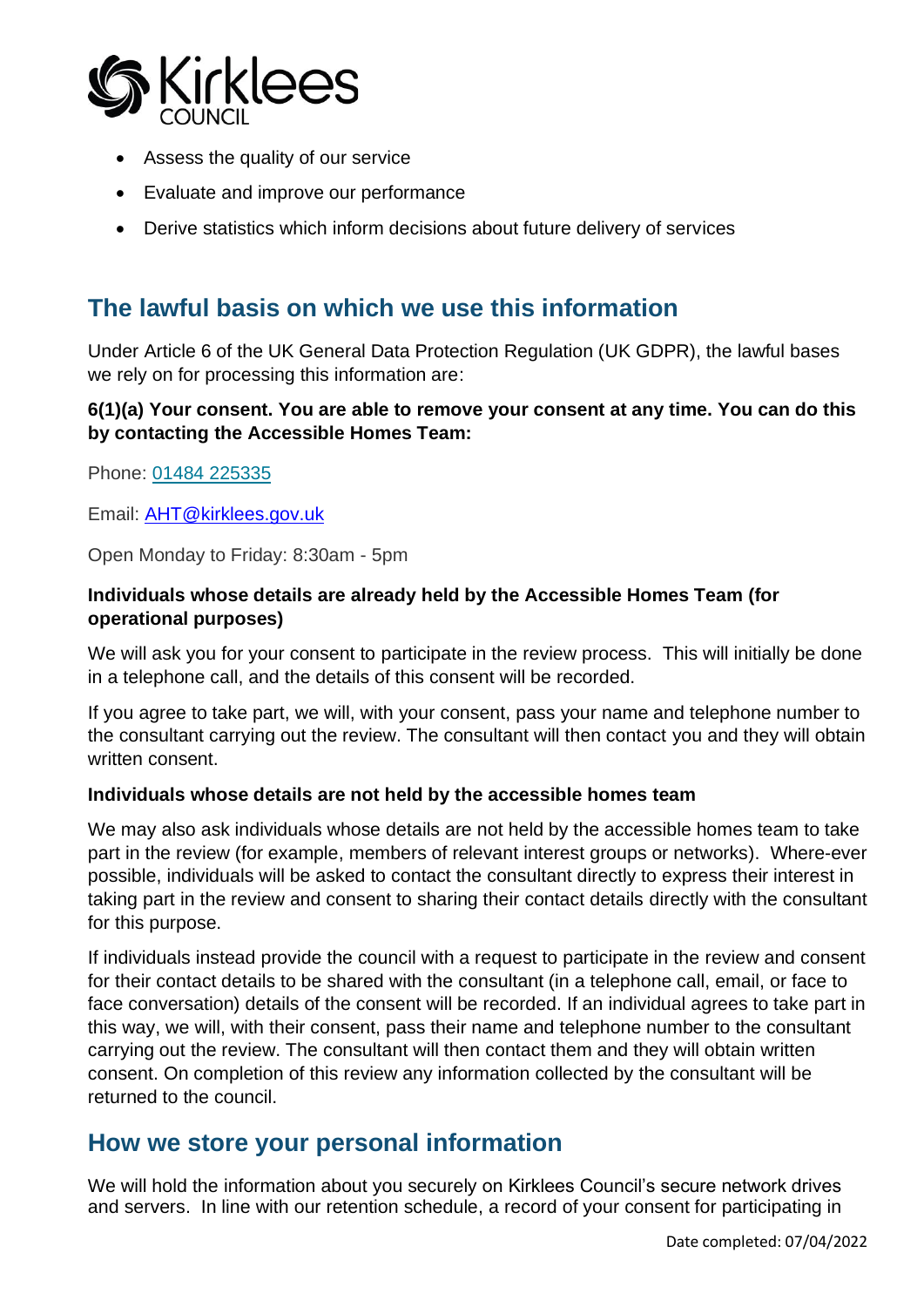

the review and the contact information provided with your consent, **will be stored for the duration of the project**, up to a maximum of 10 years in line with the retention schedule set out in the [Housing Services Privacy Notice.](https://www.kirklees.gov.uk/beta/information-and-data/pdf/privacy-notice-housing-services.pdf)

## **Who we may share your information with**

We will share the information we have collected about you where it is necessary, lawful and fair to do so. In each case we will only share the minimum amount of information, only when required, for the following reasons:

- To enable local residents to share their views and ideas about home adaptations provision in Kirklees
- To enable the consultant to undertake a review of our service

We may share this information with:

- The consultant carrying out the review of Home Adaptation provision in Kirklees which is Foundations (the national body for Home Improvement Agencies in England, also known as Astral PS Limited). More information about Foundations can be found on their website - <https://www.foundations.uk.com/>
- Other services within Kirklees Council (who are directly involved in the review of home adaptations provision in Kirklees)

We do not share personal information about you with anyone else without consent unless the law and our policies allow us to do so.

## **Your data protection rights**

Under data protection law, you have a number of rights, including the right to have your records rectified and the right to ask for access to all the information the Council holds about you. These rights are listed in more detail on **Kirklees Council's data protection rights page**.

You are not required to pay any charge for exercising your rights. If you make a request, we have one month to respond to you.

Please contact us at [Data.protection@kirklees.gov.uk](mailto:Data.protection@kirklees.gov.uk) if you wish to make a request.

## **Further information**

The [Housing Services Privacy Notice](https://www.kirklees.gov.uk/beta/information-and-data/pdf/privacy-notice-housing-services.pdf) sets out the wider scope of the work undertaken by our service, which includes the Home Adaptations Team. If you would like further information about how we manage your data, please see the Kirklees Council privacy notice.

If you would like further information about this privacy notice, please contact:

Accessible Homes Team

Phone: [01484 225335](tel:01484225335)

Email: [AHT@kirklees.gov.uk](mailto:AHT@kirklees.gov.uk)